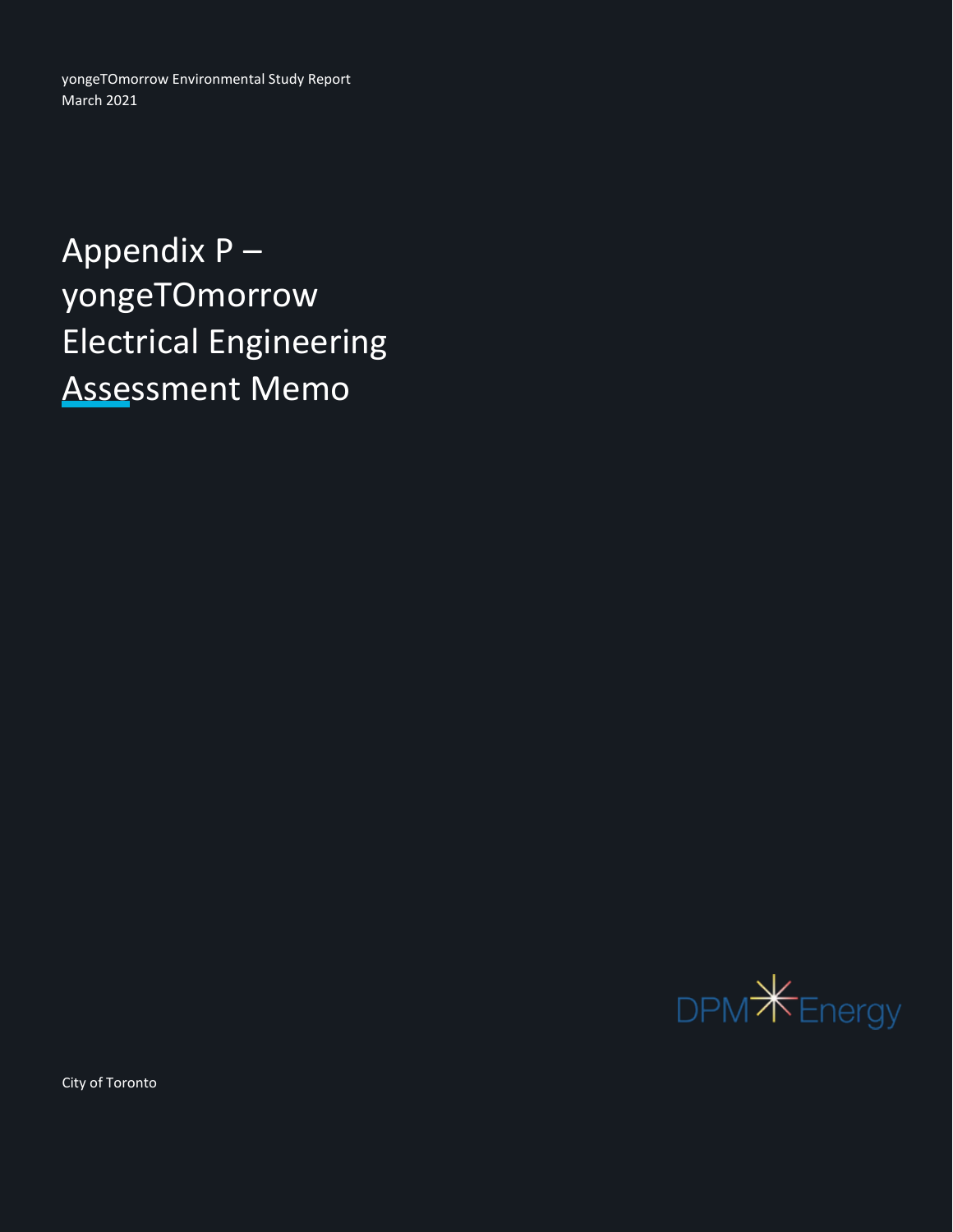January 7, 2021

Steer Group 1502-80 Richmond St W Toronto, ON M5J 2N8

Attention: Andy Barker Principal Consultant C.Eng MICE

Re: Electrical Engineering Services Yonge Street EA Study PP – 20 270

In this assessment we considered poles, fixtures, luminaires, and best practices that best suit the streetlighting and pedestrian lighting requirements on Yonge St between Queen St and College St. The cultural and historical significance of this stretch of land was considered for every decision that was made. Optimal lighting levels are being met while still providing pedestrians with the experience that Yonge-Dundas has come to embody. There were very few exceptions where standard design guidelines took precedence over aesthetics. The primary design considerations were:

- 1. A uniform spread of light on the surface of the travelways (roadways and sidewalks).
- 2. Illumination values that are consistent with Toronto Hydro standard requirements for roadway classifications as per RP-8-18. Yonge St is a major arterial road and any lateral streets off Yonge St are major roads which means intersections in this area are classified as major-major and command a specific set of criteria.
- 3. Illumination values that are consistent with City of Toronto requirements for pedestrian travelways that are classified as having high pedestrian traffic.

Receiving approval from THESL (Toronto Hydro Electric System Ltd) to utilize a single shared pole to mount the pedestrian luminaire and roadway luminaire will be challenging because it is not listed in their approved standards and will require a PSA (Project Specific Agreement) to execute. Custom poles typically take longer to get approval as there are more obstacles regarding ownership and maintenance of the pole. This pole will require two completely separated channels for the cables; one to feed the fixture for roadway lighting and the other to feed the fixture for pedestrian lighting.

DPM<sup>X</sup>Energy

DPM Energy Inc.

T 905,597,7200 F 905.597.7271

8000 Jane Street **Building A** Suite 200 Vaughan, ON L4K 5B8

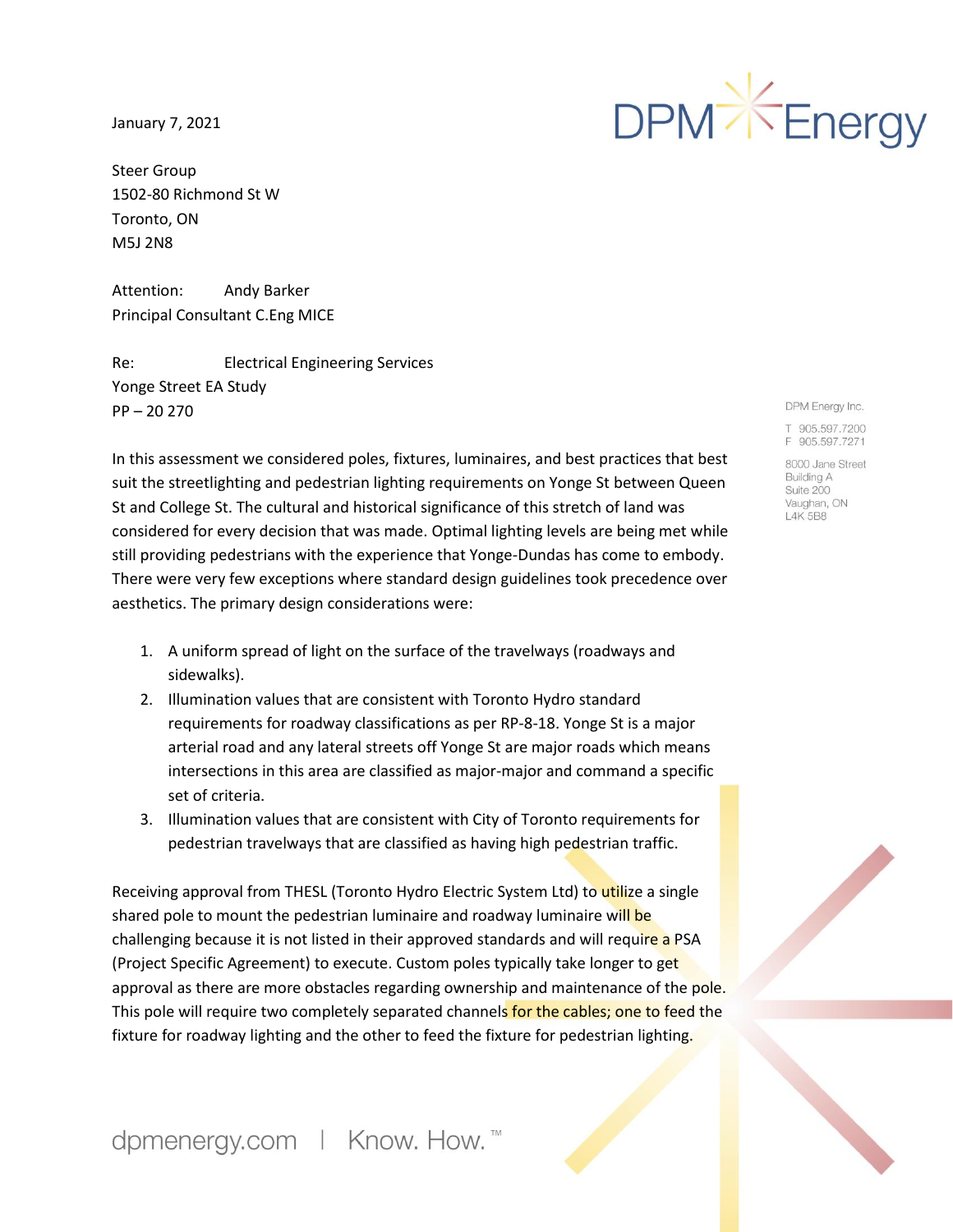## **Road Classification**

Yonge Street's classification is determined based on the volume of pedestrian and roadway traffic. If we are assessing lighting conditions for the current roadway classification, we must meet and maintain classifications for a major arterial roadway. This classification can be changed in the future if the City of Toronto approves a change in classification. However, it is unclear at this point in time what that classification would become (major, minor, arterial, collector, medium, local, etc). If the road classification changes, the pedestrian conflict classification will also change which means the City of Toronto would have to confirm the new classification (high pedestrian conflict, medium, low, etc).

If Yonge Street's classification is lowered from major arterial to another roadway/vehicle classification (i.e. a local or medium traffic road), the resulting design change would simply be to change the wattage of the roadway luminaires. However, if the existing roadway became a pedestrian-only travel way, this change in classification would require more extensive changes to the design (i.e. mounting heights, pole locations, wattages, etc.). The lighting requirements for a major arterial road (and adjacent crosswalks) are stricter when compared to a local road or a pedestrian travel way due to the immense vehicle volume.

## **Roadway Lighting Summary**

The roadway luminaire attachment height at 9.1m (30ft) is commonly used and provides the required vertical space for large roadway vehicles travelling on Yonge St and turning at intersections. A pole spacing of roughly 50m was found to be ideal for optimal lighting when employed with LED Capella luminaires.

Some of the intersections along Yonge St were in proximity of each other and this forced us to select light pole locations that prioritized illumination and uniformity over pole spacing. The most significant example of where this prioritization occurred is the stretch of sidewalk on Yonge St between Dundas St W and Gould St. To avoid dark spots and provide a uniform spread of light we proposed a light pole on the east side of the road but not on the west as adding a second pole would over-illuminate the area.

At the intersections, a higher wattage roadway luminaire is used to provide increased lighting levels for increased visibility and pedestrian safety as per standard THESL requirements for mixed-use crosswalks (road crossings where pedestrians and vehicles share a common space). Between intersections, a lower wattage roadway luminaire is required when utilizing a joint-use pedestrian and roadway lighting pole.

dpmenergy.com | Know. How. ™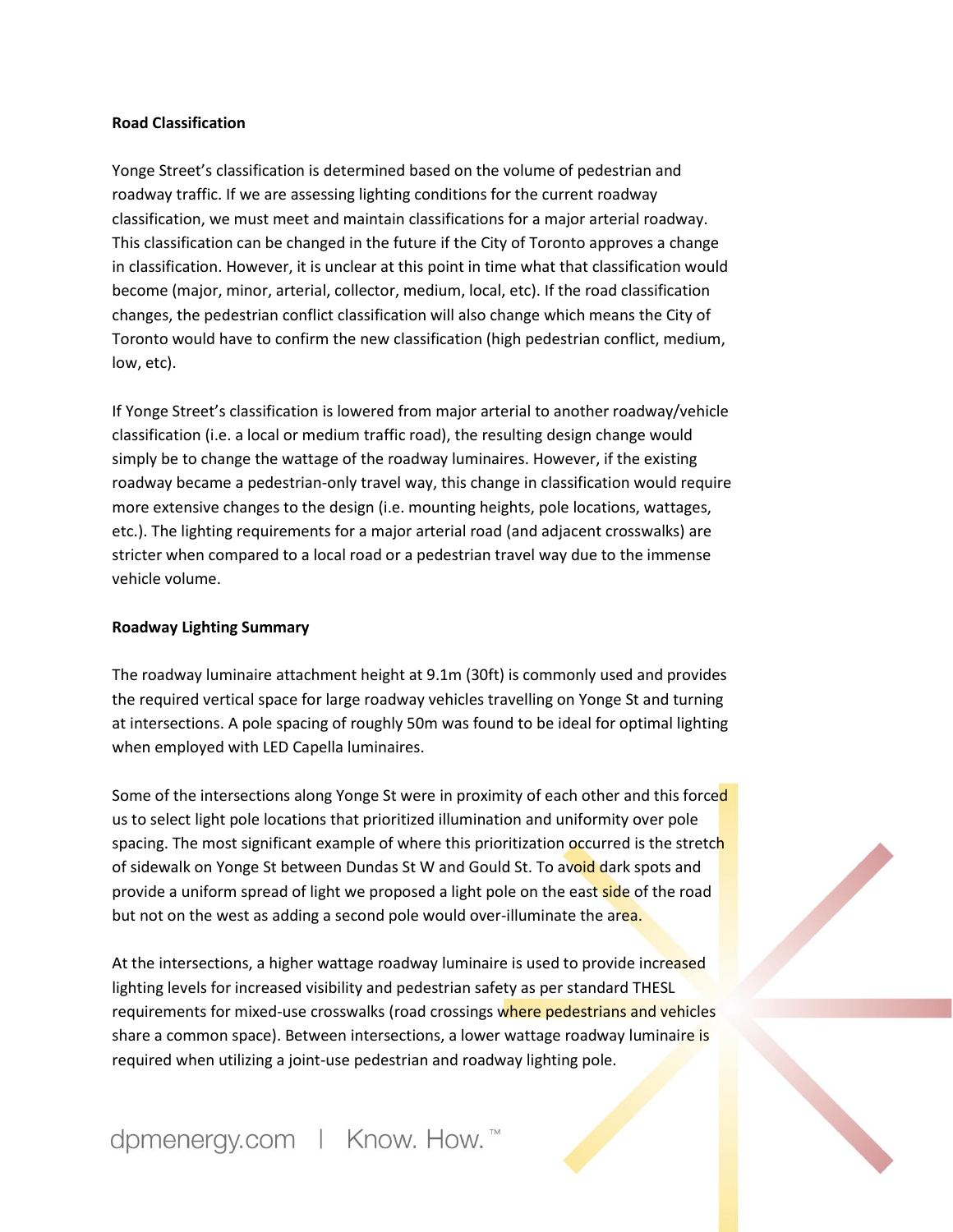A 3000K colour temperature is used to reduce eye strain and provide a warm atmosphere. Luminaires can be changed to a 4000K colour temperature if the City of Toronto calls for a "truer" representation of colour for pedestrians travelling throughout the area but increasing the colour temperature means the light will appear closer to a daylight source of light which is not necessarily consistent with the experience of being at Yonge-Dundas Square. Some intersections have a higher wattage streetlight which helps reduce pole counts at intersections while providing adequate lighting.

THESL roadway luminaires are powered from THESL-owned secondary cables (120V or 120/240V) which span through Toronto. These secondary networks provide power to streetlight supply circuits via underground tap boxes, overhead secondary bus cables, etc. The first streetlight pole in every underground fed circuit has a pole breaker to protect the streetlight circuit and assets upstream from fault currents.

# **Pedestrian Lighting Summary**

Part of the proposed pedestrian-focused efforts for Yonge St include an increased sidewalk space which means that there is a larger area to illuminate than a typical sidewalk in Toronto. The pedestrian luminaire attachment height of 6.1m (20ft) was selected to achieve a lighting uniformity along the widened boulevard space that avoids dark spots. Dark spots can cause someone utilizing the space to feel unsafe which is why it is critical to achieve optimal lighting uniformity.

The 20ft attachment height used for the pedestrian luminaires will not cause light trespass onto the buildings along Yonge street. A 3000K colour temperature was selected for pedestrian luminaires to be consistent with the roadway luminaires.

BIA (Business Improvement Area) pedestrian luminaires are not owned by THESL and therefore must be powered through a BIA-owned pedestal which acts as the pedestrian lighting supply point. The pedestal is the demarcation point which separates the incoming THESL-owned supply from BIA-owned assets such as the pedestrian light poles.

Typically, poles are direct buried within the sidewalk but due to the nature of the area we are working within, there may be existing infrastructure that is shallow beneath grade i.e., TTC tunnel/stations, unknown utilities, etc. Pole locations can be shifted to accommodate underground obstacles, but this would result in irregular spacing. There may be services such as THESL hydro services that may conflict with proposed pole locations, but it is possible to attempt to shift poles that have this conflict or relocate the existing service.

In locations where we are not able to directly bury poles, there are alternatives to a direct buried installation. For example, under the sidewalk on Yonge St between College

dpmenergy.com | Know. How.<sup>™</sup>